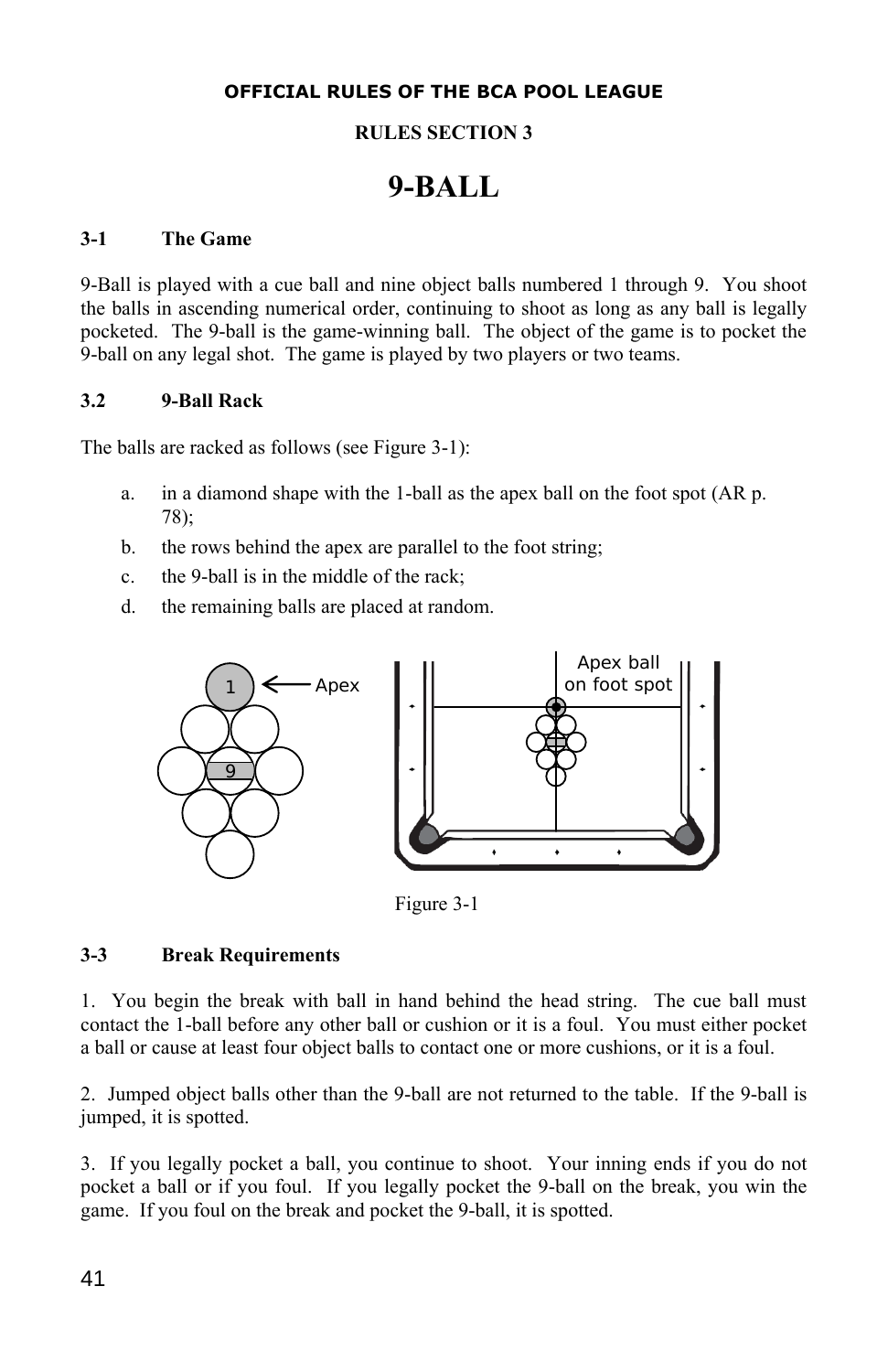# **OFFICIAL RULES OF THE BCA POOL LEAGUE**

## **3-4 Push-out After the Break**

1. If there was no foul on the break, the player taking the first shot after the break has the option to shoot a push-out. On a push-out:

- a. you must notify your opponent before the shot and your opponent must acknowledge your intention;
- b. the cue ball does not have to contact the lowest numbered ball first, or any object ball at all;
- c. no ball has to contact a cushion
- d. all other rules and fouls still apply.

2. Any object balls except the 9-ball that are pocketed on a push-out remain pocketed. If the 9-ball is pocketed it is spotted.

3. After a push-out without a foul, your opponent may:

- a. accept the table in position and shoot;
- b. require you to shoot again with the table in position.

If you push-out and foul, your opponent receives ball in hand.

# **3-5 Continuing Play**

- 1. After the break (and push-out, if one occurs), play continues as follows:
	- a. the lowest numbered ball on the table must be the first object ball contacted by the cue ball or it is a foul;
	- b. if you legally pocket any ball your inning must continue;
	- c. the 9-ball is spotted if it is illegally pocketed or if it is jumped (AR p. 97);
	- d. other jumped object balls and illegally pocketed balls are not returned to the table.

2. When it is your inning, you must continue to shoot as long as you legally pocket a ball on each shot. Your inning ends if you do not legally pocket a ball.

3. The game is won by the player who legally pockets the 9-ball.

# **3-6 Three Successive Fouls**

You lose the game if you commit three successive fouls in one game.

# **3-7 Stalemate**

If a referee judges that the game is not progressing because the position of the table has not significantly changed through three consecutive innings by each player, the referee will declare a stalemate and the game will be replayed with the player who broke the game breaking again. (AR p. 97)